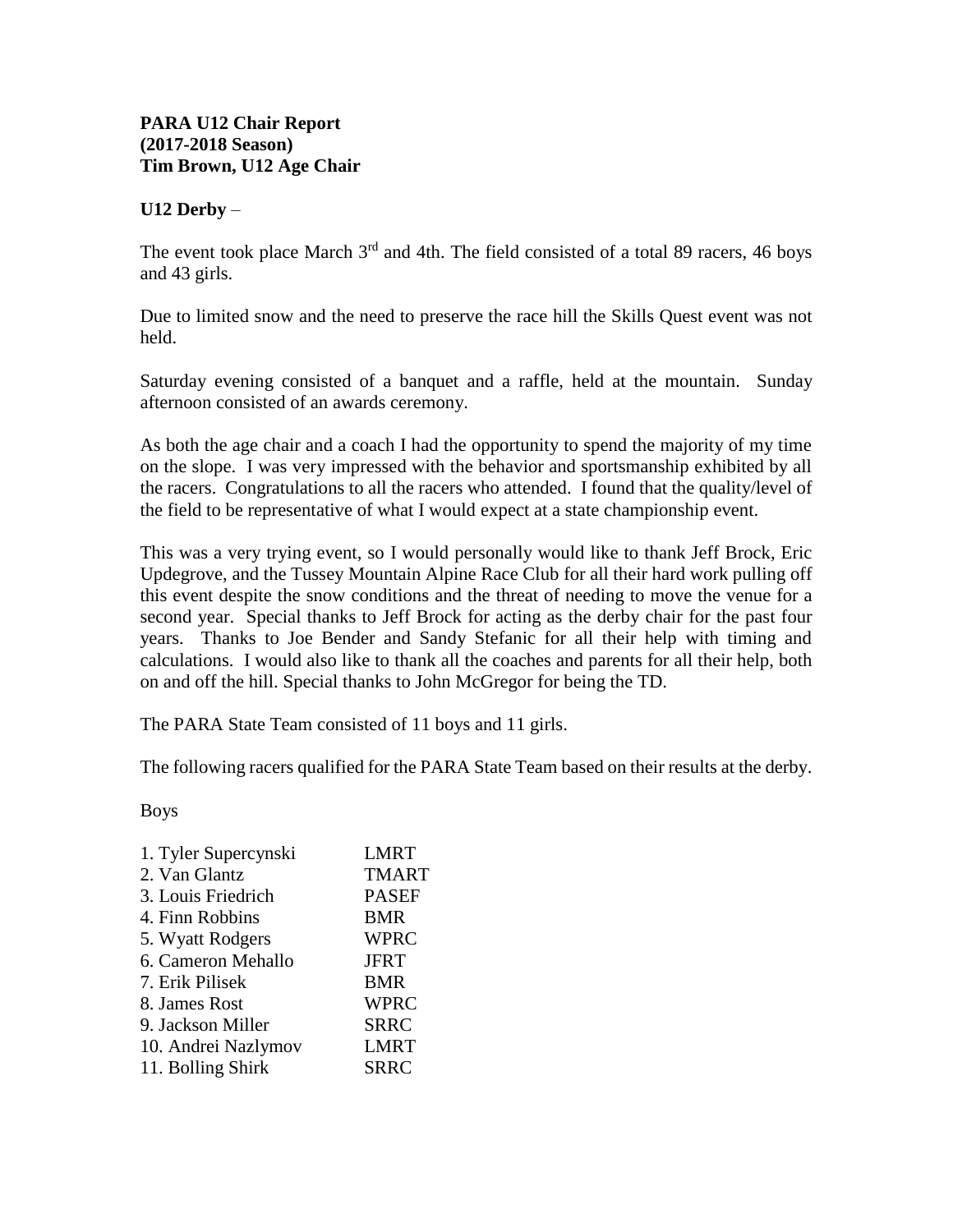## Girls

| 1. Kate Yadush      | <b>BMR</b>   |
|---------------------|--------------|
| 2. Rebecca Mize     | <b>SRRC</b>  |
| 3. Isabella Altman  | <b>SRRC</b>  |
| 4. Sienna Correia   | <b>PASEF</b> |
| 5. Alyssa Sarkisov  | <b>WTSEF</b> |
| 6. Juliet Studness  | <b>BMR</b>   |
| 7. Madalyn Persing  | <b>BMR</b>   |
| 8. Jamie Hodgkinson | <b>WTSEF</b> |
| 9. Brooke Persing   | <b>BMR</b>   |
| 10. Paige Barnes    | <b>EMSC</b>  |
| 11. Emma Persing    | BMR          |
|                     |              |

I am sorry to hear that TMART will not be bidding for the U12 Derby again. I do, however, understand the reasons. Hosting a derby is no small task, especially for a club the size of TMART. Jeff, Eric, and the mountain management did a tremendous job the last 4 years. The Tussey Derby was one of the finest. Certainly, one of the best that I have had the opportunity to be involved with over my many years. I sincerely appreciate all TMART'S work. Thank you, Jeff and Eric, for all your efforts.

## **Francis Piche Invitational** –

The Francis Piche Invitational was held at Gunstock Ski Area on March 14<sup>th</sup> through the 18<sup>th</sup>. This year's PARA's quota consisted of a total of 40 racers. This year's quota was allocated as 11 U12 boys, 11 U12 girls, 9 U14 boys and 9 U14 girls.

PARA sent a total of 22 U12 racers, consisting of the 22 state team members. Bolling Shirk of SRRC was unable to attend but was replaced by Jacob Orenstein of LMRT. The event consisted of two optional training days on Wednesday and Thursday, a training day on Friday, GS race on Saturday and a slalom race on Sunday.

Special thanks to Jim Pottinger and all the coaches for their efforts communicating with and organizing such a large group of racers and families.

## **Future Stars Festival –**

NYSSRA held a two-day event at Gore Mountain, NY. The event, which was skills based, was open to a total of 100 athletes from NYSSRA, SARA, Tri-State, NJSRA and PARA. Prior to the event PARA had commitments from 18 racers. Stacy Speese (SRRC) and James Ostman (SRRC) attended as PARA coaches.

The quota was open to all U12 racers. Racers were offered slots based on overall derby results.

I received, for the most part, positive feedback the last two years about this event from both parents and racers. However, fielding a team was a challenge for various reasons including